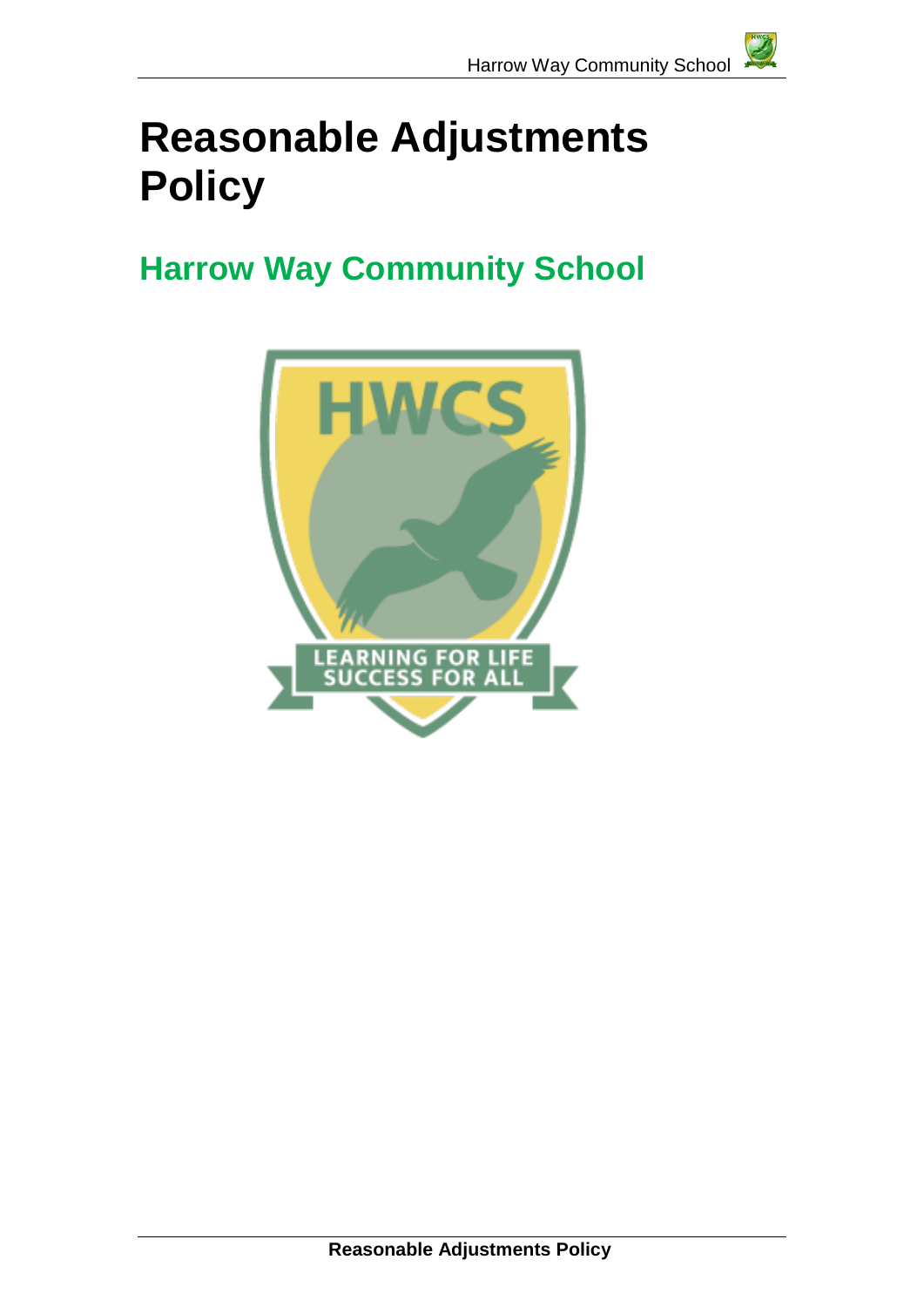### **REASONABLE ADJUSTMENTS POLICY**

This policy, like all school policies, is to be implemented in accordance with the principles and practice stated in our Single Equality Scheme.

#### **RATIONALE**

The Code of Practice 2014 states:

*"Every school is required to identify and address the Special Educational Needs (SEN) of the pupils that they support".*

This is also supported by the Equality Act (2010) which states it is a requirement for schools to provide equal opportunities and adapt their practice to meet the needs of all students.

Whilst Ofsted guidance (2020) makes it clear that SEN is no longer to be looked at in isolation, instead it will be expected to be an integral part of the whole process. Schools will need to demonstrate this by showcasing a curriculum that has been developed and adapted so that it is coherently sequenced to take into account every child's starting points and future aspirations. Students with SEND must be included in all aspects of school life

The Equality Act 2010 defines the reasonable adjustment duties under three areas namely:

- Provisions, criteria and practices The schools operational procedures and the decision making related to these.
- Auxiliary aids and services Any additional support or assistance for a disabled pupil.
- Physical features Features of a building or premises.

The Equality Act 2010 does not define what is 'reasonable'; recognising what is reasonable in one set of circumstances, may not be reasonable in another. Consequently this allows schools to have some flexibility in what they determine to be 'reasonable' dependent on their setting.

It is acceptable to conclude that reasonable adjustments are inexpensive and will often involve a change in practice rather than the provision of expensive pieces of equipment or additional staff.

The Equality and Human Rights Commission published 2015 suggest some of the following factor are likely to be taken into account when considering what adjustments are reasonable for a school to have to make:

- The extent to which special educational provision will be provided to the disabled pupil under Part 3 of the Children and Families Act 2014
- The resources of the school and the availability of financial or other assistance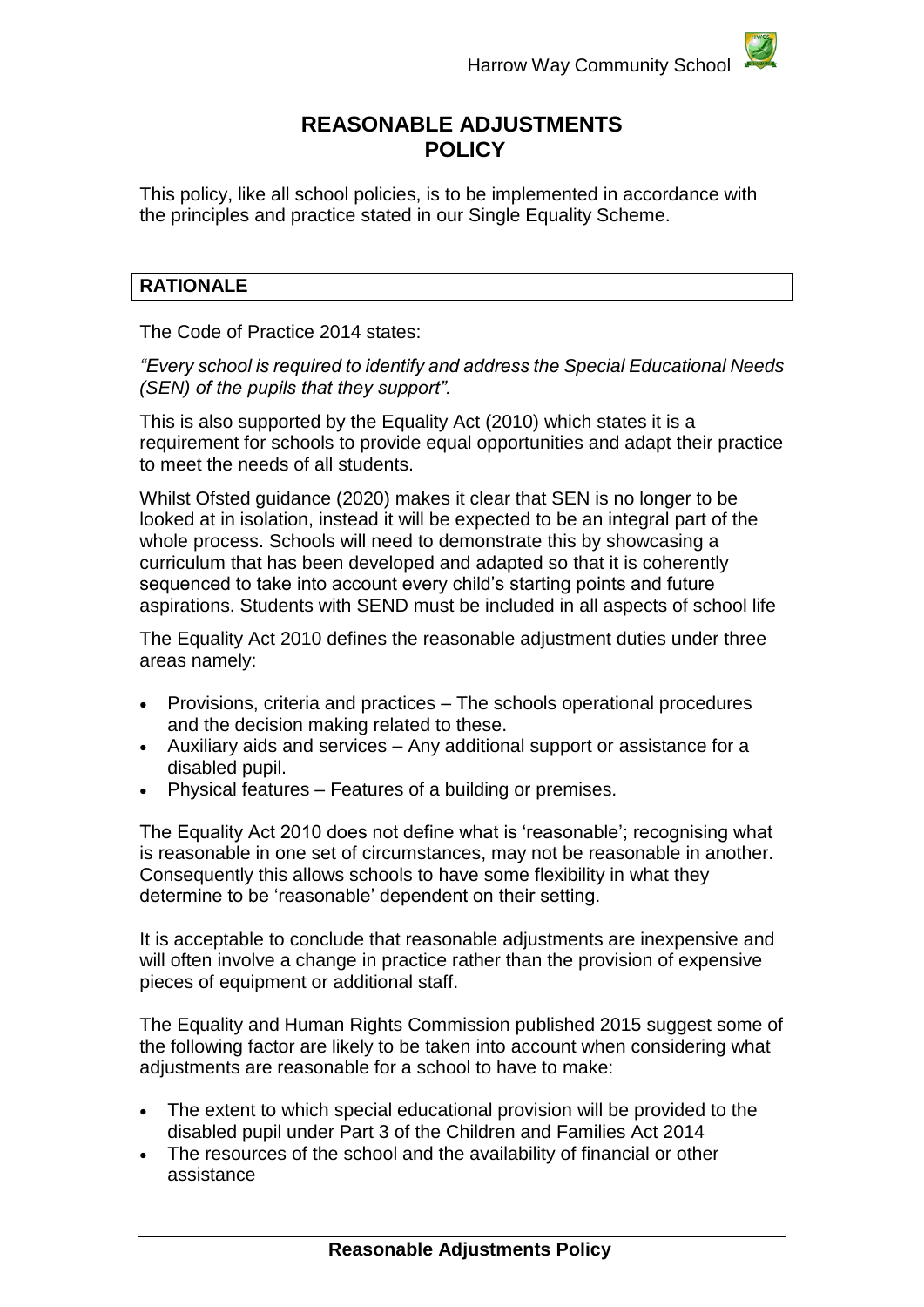- The financial and other costs of making the adjustment
- The extent to which taking any particular step would be effective in overcoming the disadvantage suffered by a disabled pupil
- The practicality of the adjustment
- The effect of the disability on the individual
- Health and safety requirements
- The need to maintain academic, musical, sporting and other standards
- The interests of other pupils and prospective pupils

#### **PURPOSE**

#### **Our Setting**

Harrow Way Community School is an inclusive school, who is aware of the needs of all of our students. The Inclusion team works diligently to make sure reasonable adjustments are offered to all students with additional needs and disabilities, as well as vulnerable students including those on a child protection plan; to ensure they fulfil their academic potential, whilst thriving socially and emotionally. These reasonable adjustments are carefully overseen and monitored by the team.

The following are some of the reasonable adjustments made in school:

- Specific and personalised adjustments to the school's behaviour policy (see below and Behaviour Policy for more specific examples)
- Specific and personalised adjustments to the school's uniform policy
- Examination access arrangements
- Bespoke timetables
- Time out Cards
- Toilet passes
- Bring their own device to record their work such as a laptop when necessary
- Handouts and resources printed in large font
- Handouts printed on coloured paper
- Providing coloured overlays to students with visual stress
- Seating plans to support hearing impaired students
- Seating plans to support visually impaired students
- Modified site for visually impaired students
- Meet and greet with trusted adults
- Fond farewells with trusted adults
- Seating plans to limit environmental stimulation
- Movement breaks
- Passes to allow transition between lessons at quieter times

#### **Behaviour Management**

At Harrow Way we have a very clear and consistent behaviour policy. The fundamental aim of the policy is to ensure all students are able to learn in a disruption free environment in all of their lessons. The system provides very clear boundaries which are consistently maintained in a calm, focused and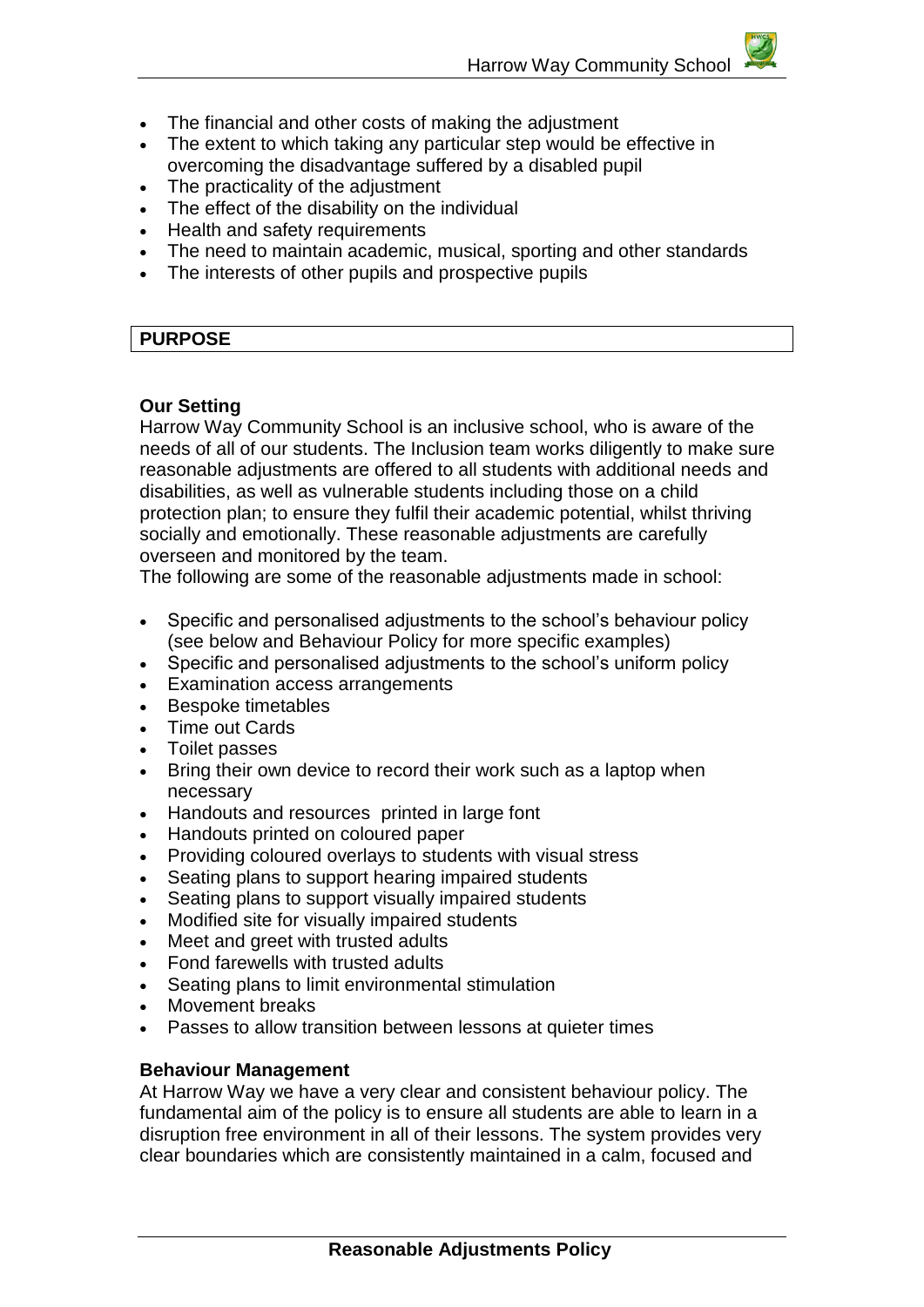respectful manner. Our behaviour policy is based around our school values namely be ready, be respectful, be your best.

There are students who struggle to regulate and control their behaviour in the classroom. This may be because of specific, diagnosed needs identified by outside agencies or it may be because of another specific known need that impacts the student.

We have a clear policy and practice regarding reasonable adjustment to support students who find it difficult to conform to the behavioural expectations.

Information is shared with staff regarding generic strategies relating to their area of need and includes specific strategies to support the individual.

Student profiles are written and shared with staff, sharing best practice and strategies proven to work with individual students. These are updated regularly and in line with guidance from outside agencies for example specialist teacher advisors.

Fortnightly meetings are held to discuss students and monitor the adjustments in place for them and updated if necessary. Referrals to outside agencies are made to access specialist support where appropriate.

We also have students who have known needs which may be due to family difficulties, social situations or that the student is on a waiting list for a diagnosis. This information is also available to staff and staff are regularly directed to it. Weekly updates are sent through as to how to support students in class via a Special Educational Needs & Disability (SEND) Student Bulletin.

Staff have had attachment awareness training and the use of emotional coaching is an approach which helps to ensure all students are dealt with in a calm and student-centred manner. This approach is used by staff at all levels and emotional coaching scripts are used to help staff to be consistent.

We put in place reasonable adjustment for students who either have a diagnosis or known need when required. Examples of reasonable adjustments to support behaviour could include (not an exhaustive list):

- Extra warning in class ( Prior to C1, C2)
- Assistant Year Leader support in lessons to ensure success
- Time out cards
- Meeting 1:1 with the student to review the week's behaviour and look at strategies to help
- Bespoke timetable
- Pastoral or TA support in the lessons if appropriate (This will not be 1:1)
- Break and lunch support
- Change of teaching groups
- Careful consideration to seating plans
- Traffic lighted timetable
- Referral to alternative provision
- Referral to external services